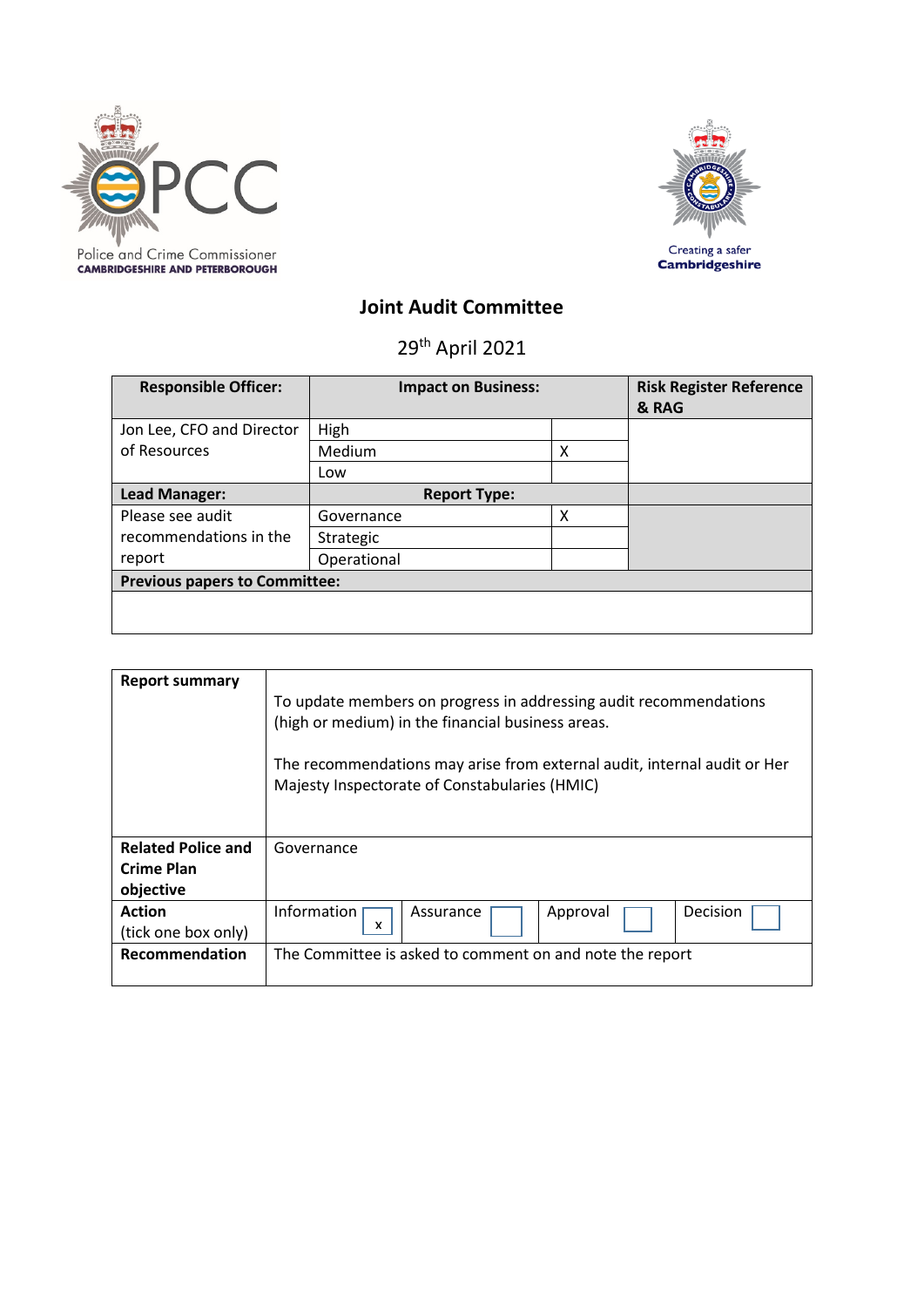### **FINANCE AUDIT RECOMMENDATIONS – PROGRESS REPORT**

#### **1. Purpose**

1.1 This report provides details of progress in addressing audit recommendations (high or medium) in the financial business areas.

The recommendations may arise from external audit, internal audit or Her Majesty Inspectorate of Constabularies (HMIC)

#### **2. Background**

- 2.1 Monitoring of the recommendations from financial audit reports is undertaken by the Chief Finance Officer. Management responses are agreed with the Auditor and then monitored to ensure that they are dealt with within the timescales.
- 2.2 Financial activities are subject to a great deal of audit scrutiny during the year. The progressing of financial recommendations is critical to ensuring that the finance function operates effectively and also because the external auditor relies on the internal audit work in the context of the final accounts audit.
- 2.3 Recommendations are prioritised into high, medium or low importance by the auditor. To indicate the extent that actions are on target for completion, each recommendation is colour coded (Red/Amber/Green) according to the following definitions:
	- Red recommendation posing significant risk to the Constabulary
	- Amber progress with implementation slipped/over budget/over timescale. After 6 months at Amber with no discernible progress the recommendation is declared Red,
	- Green on going action in progress in line with anticipated timescale.
	- Green complete actions fully completed and implemented
	- Blue not agree and / or unable to pursue with reasons given i.e. unrealistic, impractical, too costly or out of date.

## **3. Current Status**

- 3.1 One new audit has been completed, Payments and Creditors. There are 1 new action and 6 ongoing actions, all of these actions are green and 3 have been completed.
- 3.2 For the first time Procurement Internal Audits are included, 2 audits have been completed in this period. A follow up to the BCH Procurement Audit, which has a poor progression conclusion and actions with have been assigned to both BCH and 7 Force Procurement, and a 7 Procurement Audit, which has a reasonable assurance opinion.